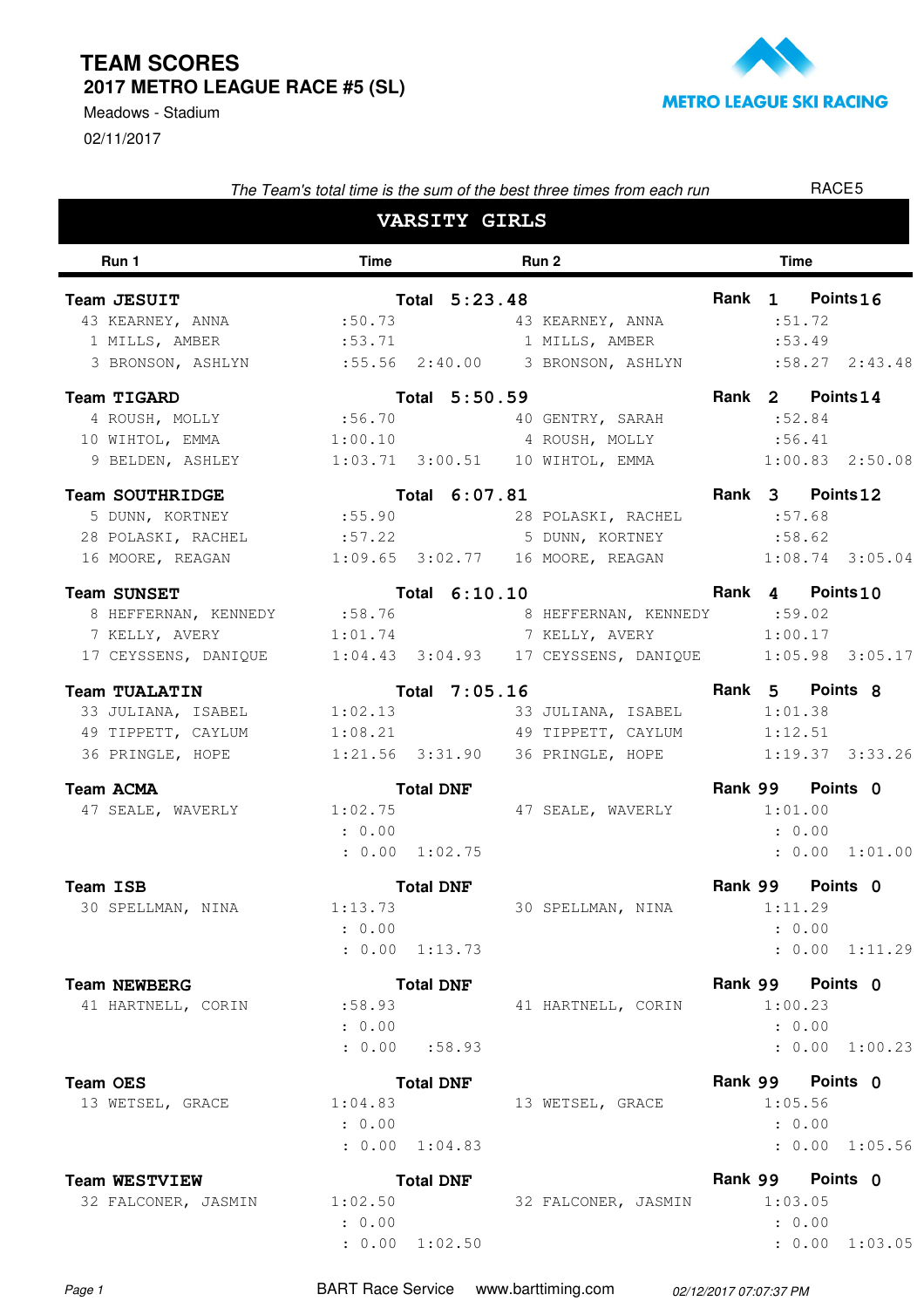02/11/2017 Meadows - Stadium



The Team's total time is the sum of the best three times from each run RACE<sub>5</sub>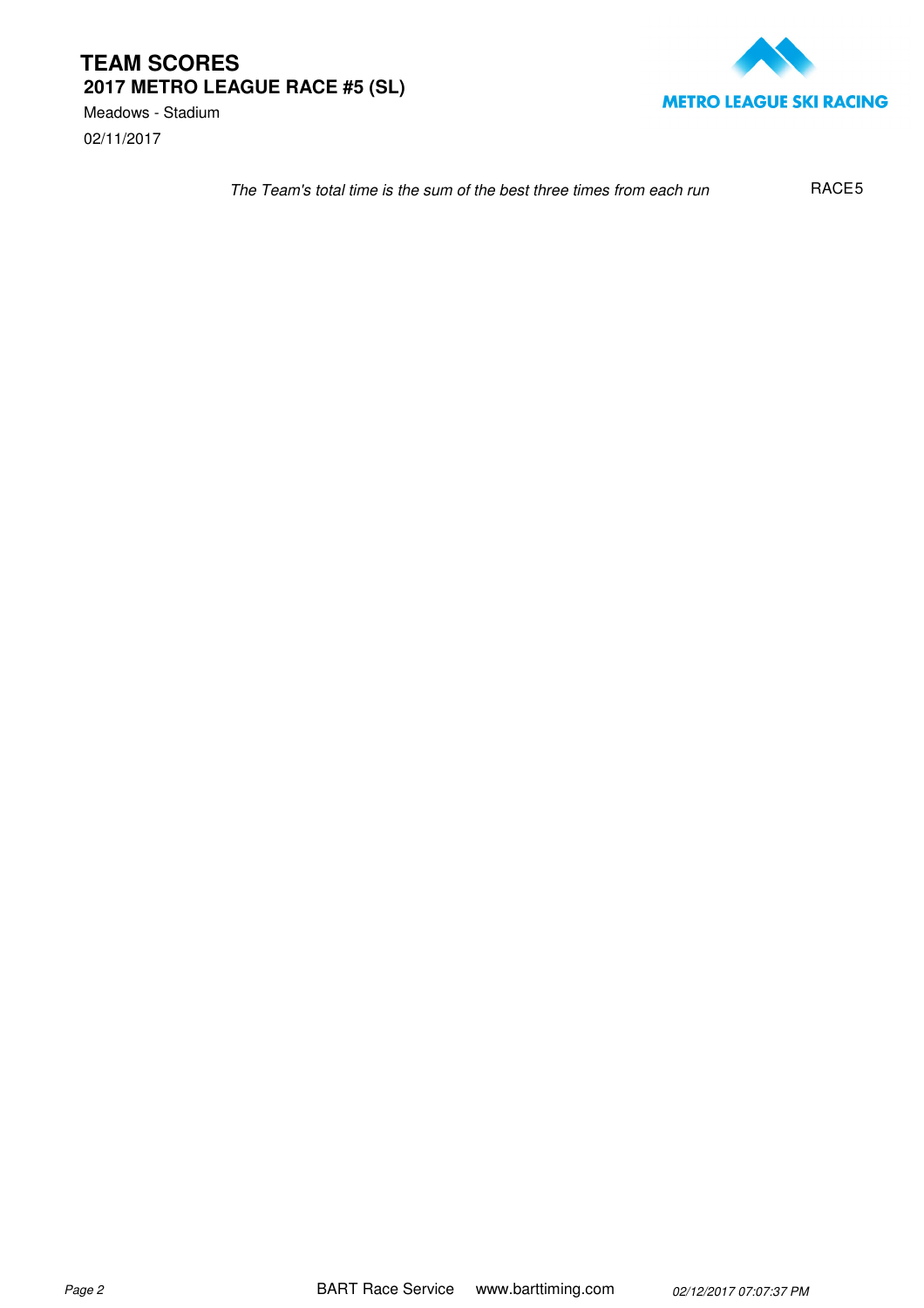02/11/2017 Meadows - Stadium



| The Team's total time is the sum of the best three times from each run                                                                                                                                                                                                                                           |                      |                     |  |                                                                                         |             | RACE5                                 |                     |  |  |
|------------------------------------------------------------------------------------------------------------------------------------------------------------------------------------------------------------------------------------------------------------------------------------------------------------------|----------------------|---------------------|--|-----------------------------------------------------------------------------------------|-------------|---------------------------------------|---------------------|--|--|
|                                                                                                                                                                                                                                                                                                                  |                      | <b>VARSITY BOYS</b> |  |                                                                                         |             |                                       |                     |  |  |
| Run 1                                                                                                                                                                                                                                                                                                            | <b>Time</b><br>Run 2 |                     |  |                                                                                         | <b>Time</b> |                                       |                     |  |  |
| Team JESUIT<br>1111 JESUII - 1012.00.73<br>1 KEARNEY, AIDAN :48.94 1 KEARNEY, AIDAN :50.50<br>2 UEECK, BRIDGER :49.39 2 UEECK, BRIDGER :52.56<br>8 LAW, CHARLES :54.04 2:32.37 8 LAW, CHARLES :53.31 2:36.37                                                                                                     |                      |                     |  | Total 5:08.74                                                                           |             | Rank 1 Points 16                      |                     |  |  |
| <b>am SUNSET</b><br><b>1 PARTCH, KEATON</b><br><b>1 PARTCH, KEATON</b><br><b>1 CALL 2 CALL 2 CALL 2 CAMERON</b><br><b>1 CALL 2 CAMERON</b><br><b>1 CALL 2 CAMERON</b><br><b>Team SUNSET</b><br>6 ZUPANCIC, CAMERON :54.92 7 PARTCH, KEATON<br>33 FREEBORN, PAUL :59.25 2:48.61 29 PEDEN, JACKSON 1:01.71 2:49.62 |                      |                     |  |                                                                                         |             | Rank 2 Points 14<br>:54.00            |                     |  |  |
| <b>Team SOUTHRIDGE</b><br>3 ROBINSON, KENNETH : 52.61 3 ROBINSON, KENNETH : 54.41<br>43 CARRILLO, WILLIAM :58.11 83 LIANG, MICHAEL :55.89<br>83 LIANG, MICHAEL 1:02.36 2:53.08 43 CARRILLO, WILLIAM :57.55 2:47.85                                                                                               |                      |                     |  | Total 5:40.93                                                                           |             | Rank 3 Points 12                      |                     |  |  |
| <b>Team TIGARD</b><br>53 OLSON, TYLER :59.49 12 RAHAL-ARABI, NOUR :59.64<br>80 WARGO, LUCAS                                                                                                                                                                                                                      |                      |                     |  | Total 5:53.80 Rank 4 Points10<br>1:02.82  2:55.51  76  SAIER, NATHAN   1:03.61  2:58.29 |             |                                       |                     |  |  |
| <b>Team OES</b><br><b>Pam OES</b><br><b>17</b> SHANNO, HUGH <b>1988 CONTRICES</b><br>17 SHANNO, HUGH 1998 CONTRICES 2013<br>75 ROBERTS, IAN 1:05.15 2:57.61 10 CHANG, EVAN 1:04.75 2:58.91                                                                                                                       |                      |                     |  | Total 5:56.52                                                                           |             | Rank 5 Points 8                       |                     |  |  |
| <b>Team TUALATIN</b><br>65 JOST, JEFFREY 1:03.12 65 JOST, JEFFREY 1:01.60<br>52 JORDAN, TAYLOR 1:03.48 50 DEPP, KAI                                                                                                                                                                                              |                      | Total 6:19.19       |  |                                                                                         |             | Rank 6 Points 6<br>1:02.53            |                     |  |  |
| <b>Team BEAVERTON</b><br>4 HALLQUIST, GARRETT :52.74<br>23 MARTIN, CONNOR 1:13.05 17 OLDHAM, RYAN 1:09.26<br>17 OLDHAM, RYAN 1:18.78 3:24.57 23 MARTIN, CONNOR 1:17.19 3:21.21                                                                                                                                   |                      |                     |  | Total 6:45.78<br>4 HALLQUIST, GARRETT :54.76                                            |             | Rank 7 Points 4                       |                     |  |  |
| <b>Team NEWBERG</b><br>64 GUYETTE, AUGUST 1:02.07 62 DEATS, LIAM<br>62 DEATS, LIAM<br>56 WALLS, DAWSON 1:15.39 3:27.82 70 MOCK, SAMUEL                                                                                                                                                                           |                      | Total 7:11.76       |  | 1:10.36 64 GUYETTE, AUGUST                                                              |             | Rank 8 Points 2<br>1:10.02<br>1:11.42 | $1:22.50$ $3:43.94$ |  |  |
| <b>Team GLENCOE</b><br>11 BULLIS, RYKER 1:04.11<br>84 CALLIES, ELLEOTT 1:06.65                                                                                                                                                                                                                                   | : 0.00 2:10.76       | <b>Total DNF</b>    |  | 11 BULLIS, RYKER<br>84 CALLIES, ELLEOTT 1:10.67                                         |             | Rank 99 Points 0<br>1:03.89           | : 0.00 2:14.56      |  |  |
| <b>Team VALOR</b><br>66 KENNISTON, GABRIEL 1:06.67                                                                                                                                                                                                                                                               | : 0.00               | <b>Total DNF</b>    |  | 66 KENNISTON, GABRIEL 1:05.38                                                           |             | Rank 99 Points 0<br>: 0.00            |                     |  |  |

 $: 0.00 1:06.67$ 

: 0.00 1:06.67 1:05.38